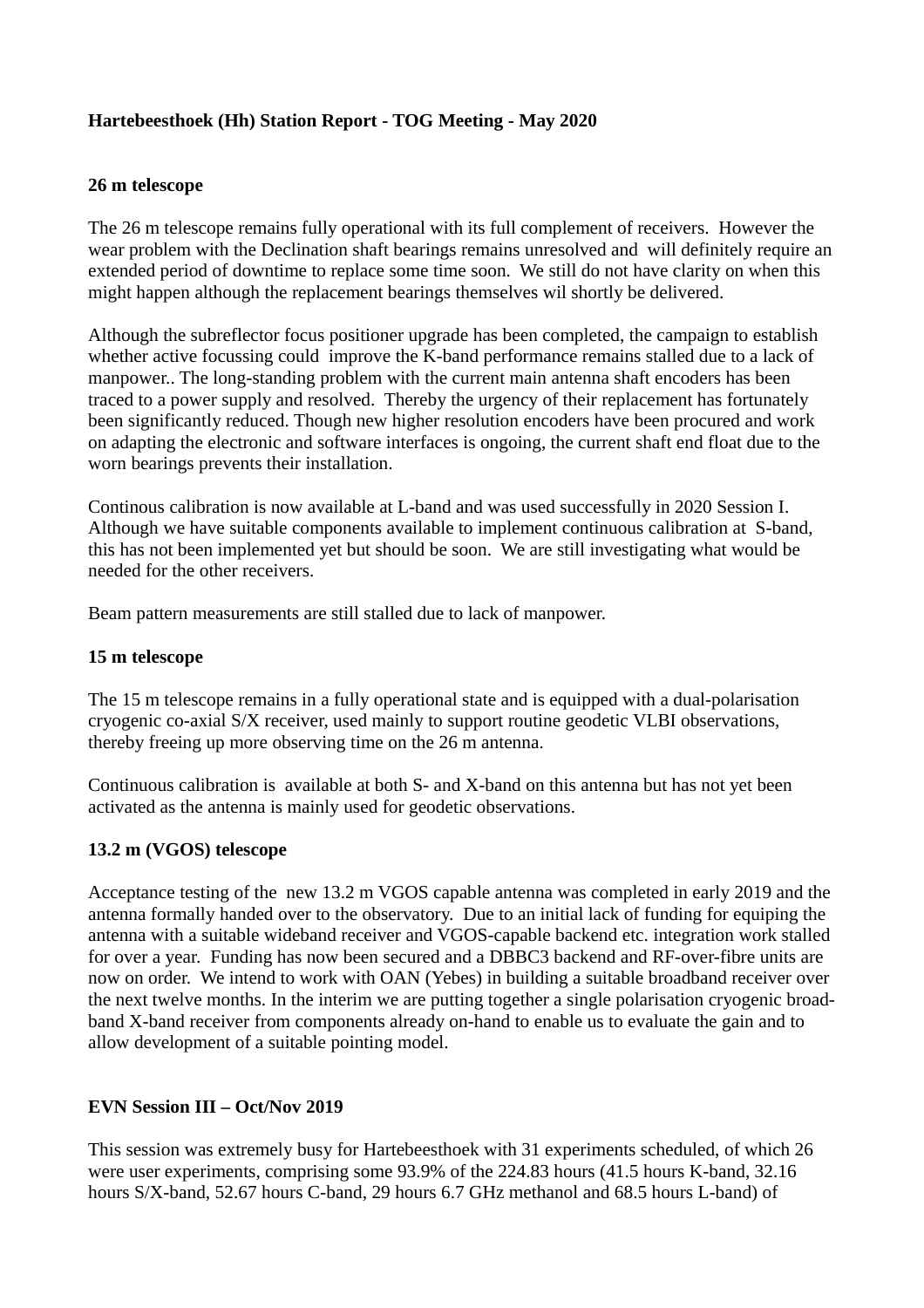recording time and over 97.8% of the 94.23 TBytes of recorded data. The entire session was recorded on our upgraded local Flexbuf with the subsequent electronic shipment to JIVE being completed within 6 weeks of session's end.

There was about 3.63 hours of data loss (1.6%) during the session, of which 1.66 hours was the failed C-band NME where no fringes were found and the remainder was due to the antenna getting stuck in the limits, problems with the Declination encoder and servo system, and a short power interruption.There was also the usual significant RFI at L-band.

### **EVN Session I – Feb/Mar 2020**

This session was if anything even more busy with 36 experiments scheduled, of which 31 were user experiments, comprising some 93.7% of the 213.77 hours (36.5 hours S/X-band, 61.9 hours Cband, 43.56 hours K-band, 31.85 hours 6.7 GHz methanol and 37.96 hours L-band) of recording time and over 96.2% of the 82.43 TBytes of recorded data. The entire session was recorded on our Flexbuf with electronic shipment to JIVE within just over 3 weeks after session's end.

About 1.71 hours of data was lost during the session, due to issues with S/X dichroic installation and removal, a subreflector positioning problem and a flaky mixer in the methanol receiver. There was the usual significant RFI at L-band.

# **e-VLBI / Connectivity**

Over the period July 2019 to April 2020 Hartebeesthoek participated in 9 e-VLBI sessions, of which 4 were at L-band, 3 were at C-band, and two adhoc target-of-opportunity sessions were at 6.7 GHz methanol and K-band respectively, comprising roughly 88.83 hours of user data. The dedicated layer-2 'light-path' connection direct to JIVE was used without incident throughout – and there was no local data loss. All of the sessions were transmitted directly from the FiLa10G in the DBBC2 at 2 Gbps, 1 Gbps or 128 Mbps.

### **Out of Session experiments**

Additionally the Hartebeesthoek 26 m supported 2 other out-of-session observations as part of adhoc arrays with the Kvasar network.

# **Frequency Standards**

The Hartebeesthoek 26 m and 15 m continue to operate on our T4Science iMaser-3000 (iMaser-72) during this period. Our backup EFOS-C (EFOS-28) maser remains functional, though the internal heater control circuitry has developed instability issues such that it is not really suitable for use. We are awaiting delivery of a digital heater controller unit which we will install later this year. Our original EFOS-A maser (EFOS-6) is still non-operatiional as it failed to restart masing following replacement of the internal vacion pump. The replacement for our secondary backup clocks has arrived and is undergoing commisioning. A Vremya VCH-314 two-channel precision frequency comparator is available to allow intercomparison of the three masers.

# **Flexbuf, Mark5(B/B+/C) and Mark6 Recorders**

In April 2019 our Flexbuf system, which is the primary recorder (in VDIF format) for EVN use, was upgraded to a capacity of 258 TB. We also have two Mark5B+ recorders set up to record the two VLBI backends (on the 26m and 15m in Mark5B format) independently. In addition a Mark5C recorder (on long-term loan from the University of Tasmania in support of collaboration with the